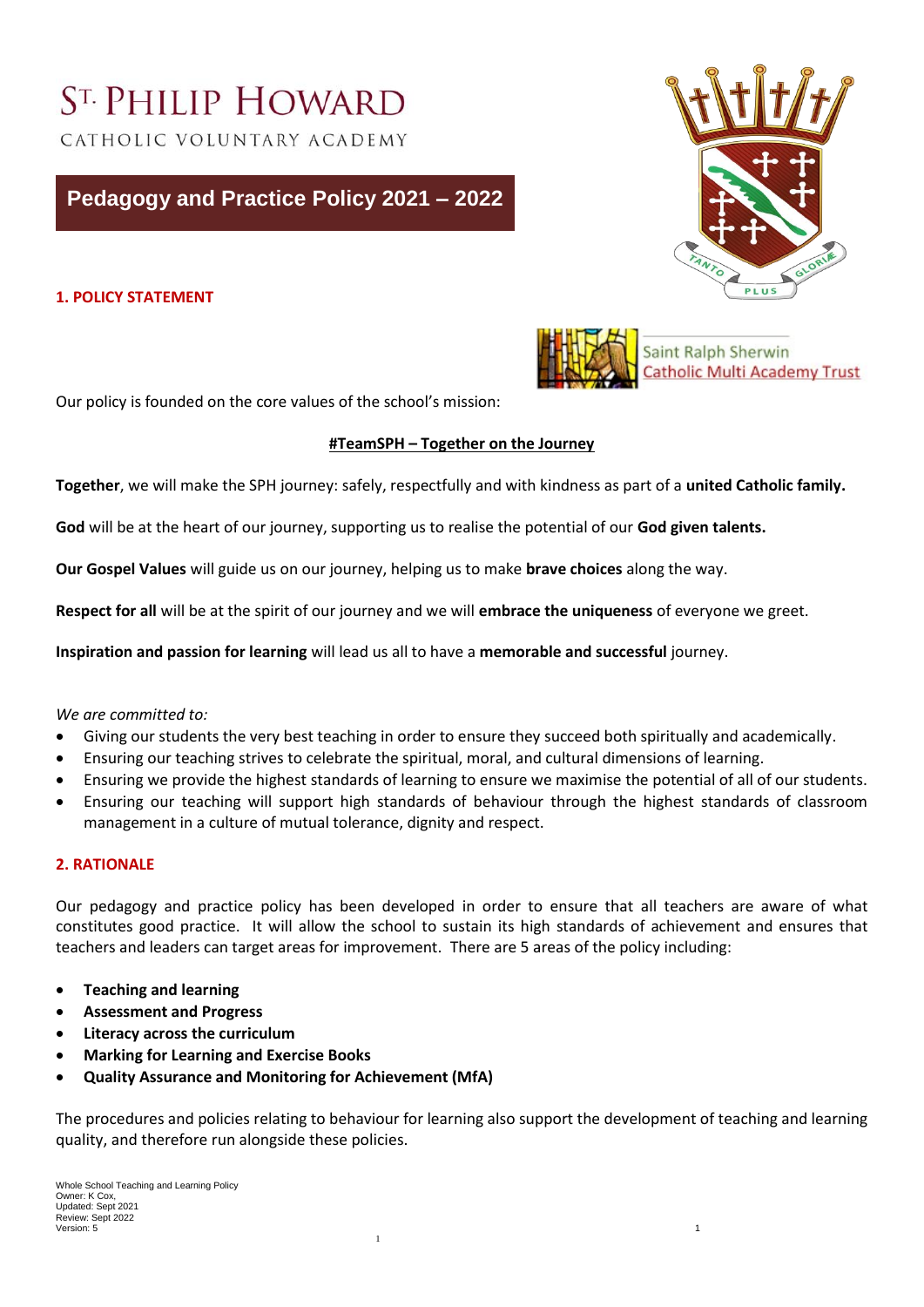#### **AIMS:**

- To inform staff of expected good practice when planning effective lessons.
- To improve the quality of teaching and learning.
- To ensure all pupils make good or better progress within lessons.

#### **Lessons should not be disrupted with visits or messages from other staff or pupils.**

#### **3. IMPLEMENTATION: TEACHING AND LEARNING**

The methods used in teaching should be those considered by the teacher to be the most appropriate for achieving the learning objectives and success criteria, and ensuring that all pupils make good or better progress. All individuals are unique and valued, and we must provide opportunities for all to develop their full potential both academically and spiritually. The school is a dynamic learning community to which all pupils and staff bring their own experience and knowledge. The participation of pupils, therefore, is essential if the teaching and learning process is to be successful. This requires high expectations from the teacher, and the use of a range of teaching methods, styles and strategies that will focus on learning. Effective teaching and learning is the key to sustained school improvement. People assimilate information in different ways and therefore tasks should be tailored in order to ensure pupils with different learning styles make good or better progress.

#### **Effective Teaching and learning takes place when:**

- Pupils are welcomed into a place of learning where they are interested, stimulated and demonstrate a love of learning and intellectual curiosity.
- It is carried out in an atmosphere of good relationships between teacher and pupils and between pupils, in a context of firm and consistent discipline which allows learning to take place.
- There is an environment which demonstrates high standards of literacy and the correct use of English as well as language appropriate for the reading age of the pupil.
- Pupils are able to build on their capabilities and prior knowledge.
- Pupils feel safe and secure in a stimulating environment, rooted in mutual respect which is conducive to learning.
- Goals are set that enable pupils of all backgrounds, abilities and dispositions to be stretched and challenged and content is appropriate to the age, ability and stage development of the pupils.
- Teachers have high expectations of pupils.
- Pupils are aware of their current attainment and provided with regular immediate feedback and shown how to use formative and summative assessment to make sustained progress.
- Pupils are encouraged to reflect on the progress they have made and their emerging needs, taking increasing responsibility for their own learning to become independent learners.
- The lesson is carried out at an appropriate pace and all time is used effectively.
- Learning is differentiated appropriately to suit specific learning needs.
- Pupils are aware of final grading assessment procedures, specifications and the standard they must work towards.
- Pupils are actively engaged in the lesson, having opportunities to assess evidence, make decisions, negotiate, listen, solve problems and think about what they are learning and how to improve their work.
- Planning demonstrates secure subject knowledge and is linked to assessment criteria or exam syllabi.
- Prior assessment is used to inform planning.
- Pupils are encouraged to take a responsible and conscientious attitude to their own work and study.
- Objectives and assessment criteria are clearly defined and shared with the pupils, informing them clearly about what they are doing, why they are doing it, and the way in which they can judge their work.
- A range of teaching styles are deployed giving pupils the opportunity to develop higher order thinking skills.
- There are numerous instances within the lesson that facilitate the assessment of pupil progress.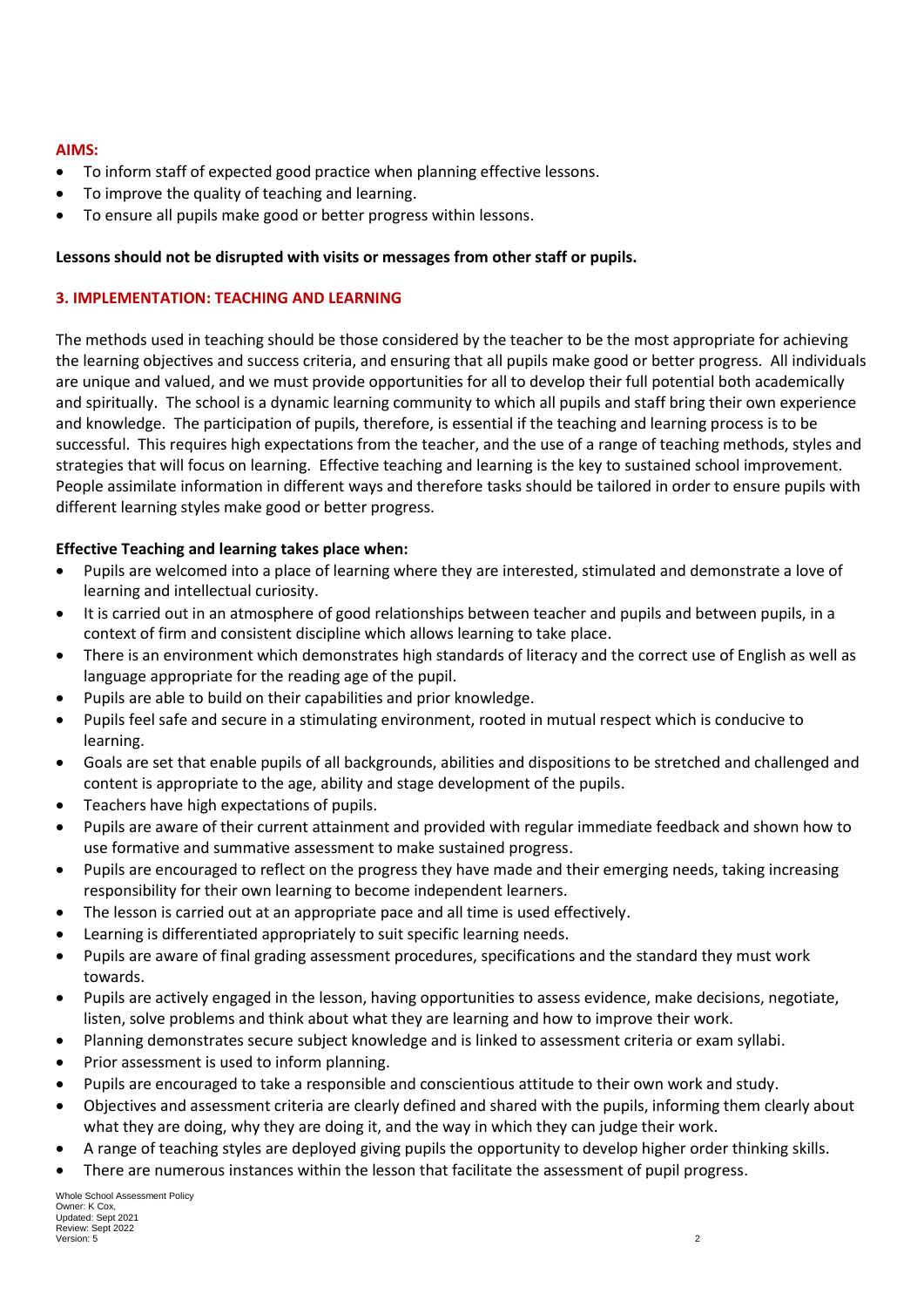- Student questioning, reflection and discussion are encouraged.
- Students have opportunities to transfer skills, knowledge and understanding to other contexts.
- Meaningful homework is set (in planners and on the VLE) which consolidates and extends knowledge and understanding.

We will judge the quality of teaching and learning using the Ofsted lesson observation grading judgements, alongside teacher standards through a comprehensive Performance Management and Appraisal Policy (see separate document).

### **4. THE LEARNING JOURNEY**

**This section of the policy reflects the academy's minimum expectations regarding planning, preparation, lesson structure and assessment for learning.** 

#### **Before the lesson**

#### **Planning and preparation**

- Lessons are planned with clear aims and objectives, structure and challenge for all students.
- Objectives are clearly linked to departmental long- and medium-term plans which are periodically reviewed. Objectives are derived from the relevant specification or programme of study.
- Planning allows for a variety of learning styles and provides opportunities for developing a wide range of skills.
- Teachers make use of all available information, both statistical and personal, to inform their teaching and learning and ensure it maximises pupil progress.
- Lessons are planned to build on prior learning and ensure continuity and progression.
- Opportunities for developing literacy, numeracy, ICT skills, British Values, SMSC, as well as cross-curricular elements, are integrated into lesson plans wherever possible.
- Planning makes provision for the effective use of Teaching Assistants and other adults as appropriate.
- Appropriate and stimulating resources are organised prior to the lesson.
- Assessment for learning opportunities should be planned in advance.
- Opportunities for Directed Improvement and Reflection Time (DIRT) should be regularly planned for.

#### **Lesson Structure**

#### **This framework is expected to provide a basic structure for all lessons. It is, however, recognised that it may be adapted to suit the objectives of a particular lesson or sequence of lessons.**

Lessons should focus on the key features of The SPH Learning Journey.

#### **Start of the Lesson:**

- The start of the lesson should begin with a "Do It Now" in order to engage learning from the off.
- There are clear learning objectives, with appropriate challenge.
- The learning objectives and success criteria are shared with students, in the context of prior learning, to ensure students understand what they are doing and why. Students must engage with the learning objectives to achieve this fully.
- The success criteria by which the learning will be evaluated and made explicit.

#### **Lesson Development:**

#### **The teacher should strive to:**

# *Ensure that learning is focused on the progress of the students.*

- Manage behaviour in accordance with the Behaviour Management policy.
- Present lessons with clarity, enthusiasm and pace.
- Make learning active by providing tasks which enable students to understand meaning, construct knowledge and develop understanding and skills.
- Provide opportunities for independent learning and avoid times where students are completing tasks independently but not actively learning.
- Model activities and processes, making their thinking and decision-making explicit to students.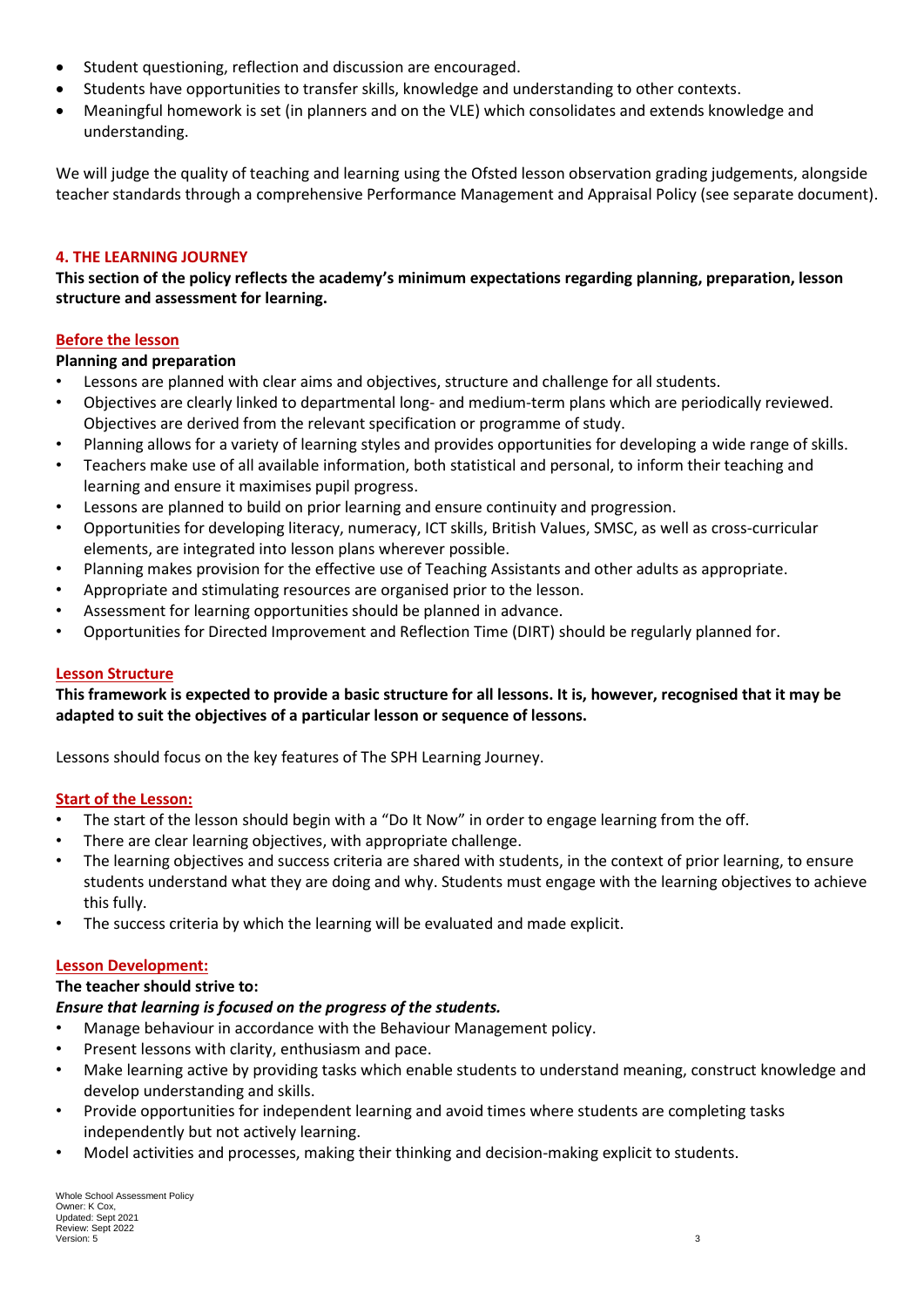- Provide or describe exemplar work, where appropriate, so that students are aware of the sophistication of response expected.
- Provide appropriate levels of scaffolding to support students' learning and differentiate according to the range of ability in the class.
- Use a variety of questioning techniques to probe and develop students' understanding and incorporate "thinking time".
- Provide opportunities through 'interruption slides' for students to constantly revisit knowledge learnt previously in the course. These 'interruption slide' activities should be brief and should focus on recalling information. They can have associated links to learning, or be completely independent from the lesson context.
- Encourage on-task student talk where appropriate.
- Promote active listening, inviting a range of different responses and build in time for reflection.
- Give constructive, positive feedback on work in progress.
- Provide opportunities for success for every student and seek frequent opportunities for genuine praise.
- Provide opportunities for progression which increase the level of conceptual challenge, the depth of understanding and the breadth of application of skills and be able to demonstrate progress to students and to observers.
- Provide opportunities for extended pieces of writing in order to develop 'writing stamina'.
- Demonstrate flexibility in their approach and be prepared to deviate from the lesson plan where appropriate.
- Provide frequent opportunities for informal and formal, summative and formative assessment and feedback using a variety of assessment methods including peer- and self-assessment. Provide pre-public examinations where departments have the opportunity to complete assessments three times a year.
- Set a variety of homework tasks to deepen, extend, or initiate learning.
- Provide opportunities for students to learn and practise communication, literacy and numeracy skills and model these skills effectively.

# **Students should:**

- Work effectively and purposefully in a range of contexts.
- Come fully equipped and prepared to maximise the learning opportunity.
- Be prepared to share their learning and ideas in an atmosphere of trust and respect.
- Ask questions, where appropriate, of each other and the teacher.
- Support one another, working collaboratively, recognising that the contributions of all are valid.
- Undertake self-assessment or peer-assessment with some confidence, becoming increasingly able to apply the criteria for success and to set appropriate targets for improvement.
- Have resilience to tackle problems independently before seeking help from the teacher.
- Know where to go for help, when required, and recognise that further progress can always be made.
- Be able to select appropriate learning resources to help develop their own learning.
- Work with increasing independence, developing the skills to become life-long learners.
- Make increasing use of ICT to develop their learning, accessing a wide variety of sources and using appropriate methods to present their work.
- Develop an understanding of their own preferred learning style.

# **End of the Lesson**

- The teacher creates the time to review learning objectives and success criteria and clearly demonstrates where progress can be made.
- Students have the opportunity to identify and demonstrate their own progress and set themselves appropriate targets.
- Students receive supportive feedback from the teacher or their peers where appropriate.
- Opportunities are provided to celebrate success.
- The end of the lesson and dismissal are prompt and orderly, allowing for efficient transition between lessons.